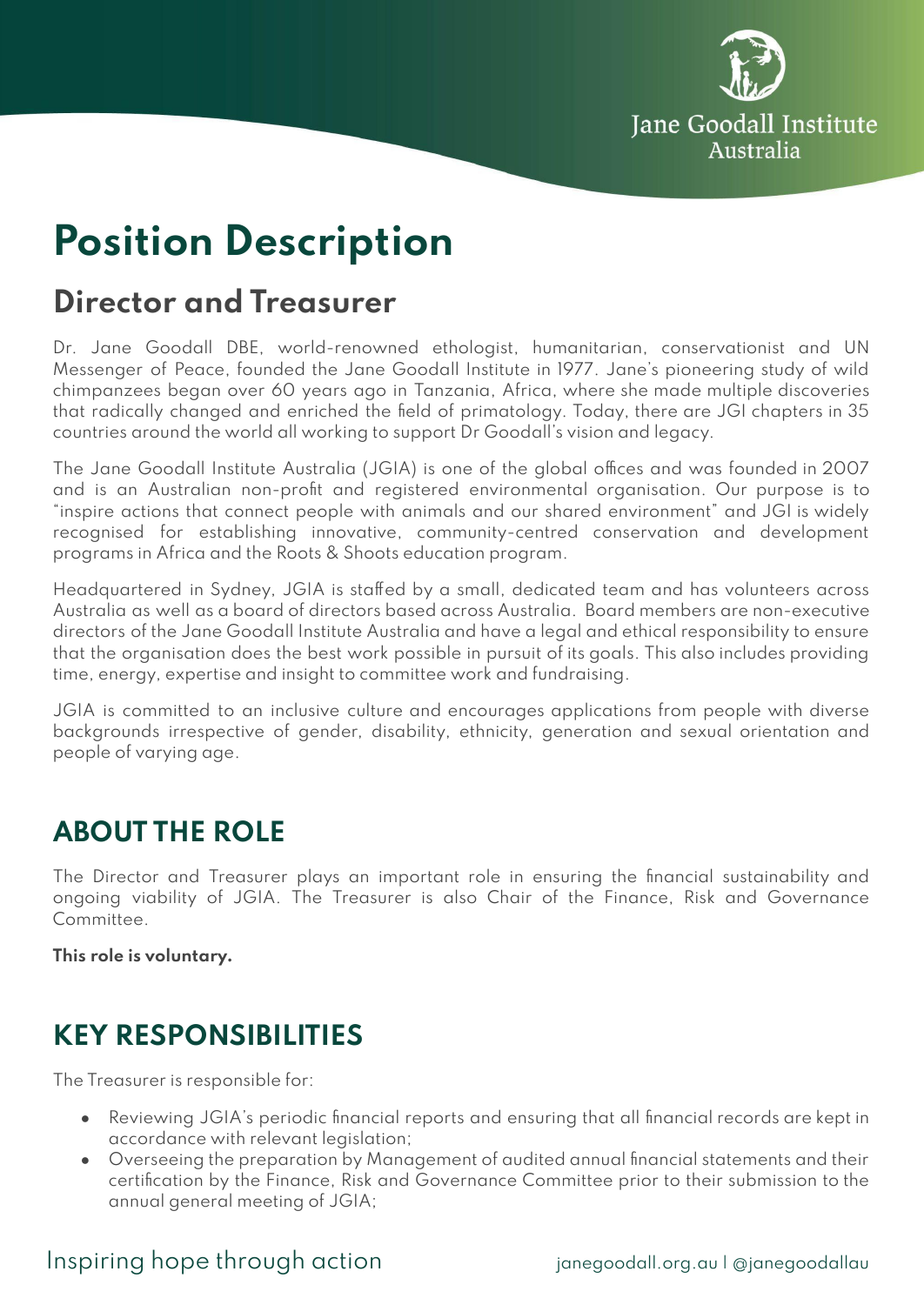

- Reviewing the proposed annual budget, assessing alignment to strategic and business plans and appropriateness of underlying assumptions before recommending it to the Board;
- Monitoring the solvency of JGIA and raising any concerns to the Board's immediate attention;
- Interpreting financial information for the Board and advising the Board on financial management and reporting matters, including the financial processes and procedures of JGIA;
- Advising management and the Board on JGIA's loans, liquidity and investments as required from time to time;
- Overseeing JGIA's Investment Policy including liaison with external advisors as required;
- Assessing and monitoring risks to JGIA and recommending strategies to the Board to manage and mitigate the identified risks through a risk management plan;
- In consultation with the Company Secretary, monitoring compliance with applicable laws, regulations, standards, contracts and best practice guidelines that fall within the remit of the Finance, Risk and Governance Committee.

# **ESSENTIAL SELECTION CRITERIA**

- CA / CPA (or equivalent) Qualified;
- Thorough knowledge of relevant accounting and financial legislation and practices;
- Experience in a senior executive financial management role (min 10+ years);
- Experience as a Board Treasurer (desired);
- High-level stakeholder management skills;
- Demonstrated excellent written and verbal communication skills;
- Strong leadership and decision-making abilities;
- Experience in governance and strategy (desired);
- Experience working with or knowledge of social enterprises (desired);
- High level of integrity including proven capacity to manage sensitive and confidential information; and
- Intuition and facilitation skills to understand and adapt to board and CEO sensitivities.

### **BENEFITS**

Whilst this is not a paid position, JGIA offers a friendly, flexible and supportive work environment. This is a highly rewarding role for someone passionate about animals, people and our shared environment and an incredible opportunity to work with highly skilled and well-connected professionals. Required working hours will be 10-15 hours per month which will consist of:

- Board Meetings (Frequency): every 2 months
- Committee Meetings (Frequency): minimum monthly
- Some additional hours based on the JGIA financial reporting schedule (e.g. to participate in and/or review the external audit findings)

#### Inspiring hope through action interval integrated in the sequence in paragoodal au loganegoodallau